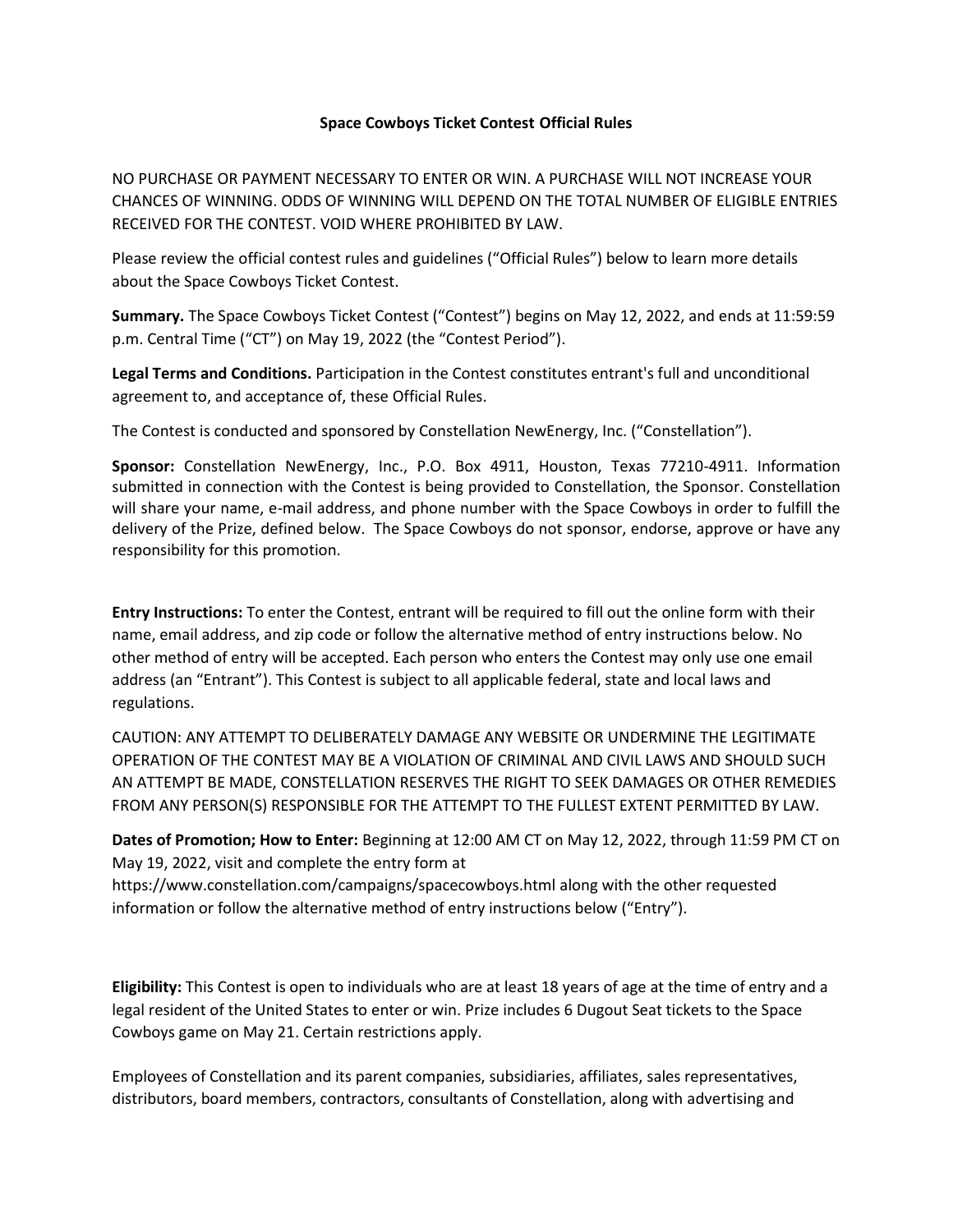promotion agencies and members of their immediate families (spouses, parents, children and siblings) and those living in the same household as each of the above are not eligible. The Contest is void where prohibited by law.

Limit one Entry per person, per email address during the Contest Period. Any attempt by an Entrant to obtain more than one Entry will void all of such Entrant's Entries, and such Entrant may be disqualified from the Contest. Constellation reserves the right, in its sole discretion, to void any and all Entries of an Entrant who submits more than one Entry by using multiple/different email addresses, tags, identities, registrations and/or logins, or any other methods, or who Sponsor believes has attempted to tamper with, influence or impair the entry process, administration, security, fairness, or proper play of this Contest or is acting in violation of these Official Rules or in a disruptive manner. Use of any automated system to submit Entries is prohibited and will result in disqualification of all such Entries as well as the Entrant. Sponsor may reject any submitted Entry that it determines, in its sole and absolute discretion, fails to meet any of the eligibility requirements. Sponsor is not responsible for lost, late, incorrect, incomplete, invalid, damaged, unintelligible, illegible, or misdirected registrations, which will be disqualified. Proof of sending or submission will not be deemed to be proof of receipt by Sponsor. Machine or computer-generated Entries will be disqualified.

**Alternative Method of Entry:** To enter without completing the entry form, send an email message with your name, complete street address, city, state, ZIP code, phone number including area code and valid email address to [socialmedia@constellation.com](mailto:socialmedia@constellation.com) with "Space Cowboys Ticket Contest" in the subject line. The emailed Entry must be received by May 19, 2022, at 11:59 PM CT. One Entry per person, regardless of method. Sponsor is not responsible for misdirected, incomplete, lost or late Entries.

**Winner Selection and Notification:** Winner will be selected randomly by May 19, 2022, from all eligible Entries received during the applicable Contest Period. Odds of winning depend on the number of eligible Entries received during the Contest Period.

Winners will be notified via email and will be asked to provide his or her legal name, postal address and email address and verify that he or she is age 18 years or older and meets the other eligibility requirements in order to claim The Prize (as defined below). If the Prize is not claimed within two calendar days of the selection, The Prize may be forfeited. Potential winners shall be required to sign and return an affidavit of eligibility (which may be sent electronically). Sponsor is not responsible for undeliverable Prize notifications due to any change in a potential winner's email address or any other reason. In the event that a potential winner of the Prize is disqualified for any reason, Constellation may award the Prize to an alternate randomly selected winner. Prize will be delivered within approximately four weeks after receipt of email and postal address from Entrant. Prize is non-transferable, is not redeemable for cash, and no substitution will be made.

Constellation reserves the right to disqualify any Entry that is deemed by Constellation, in the sole and unfettered discretion of Constellation, (i) to infringe on the copyrights, trademarks, moral rights, rights of privacy/publicity or intellectual property rights of any person or entity, (ii) to contain obscene, provocative, defamatory, sexually explicit, or otherwise objectionable or inappropriate content, (iii) to promote bigotry, racism, hatred or harm against any group or individual or promote discrimination based on age, disability, gender, nationality, race, religion, or sexual orientation, (iv) to contain material that is unlawful, in violation of or contrary to the laws or regulations in any state where the Entry is created, (v) to be offensive, defamatory, or demeaning or otherwise damaging to Constellation or any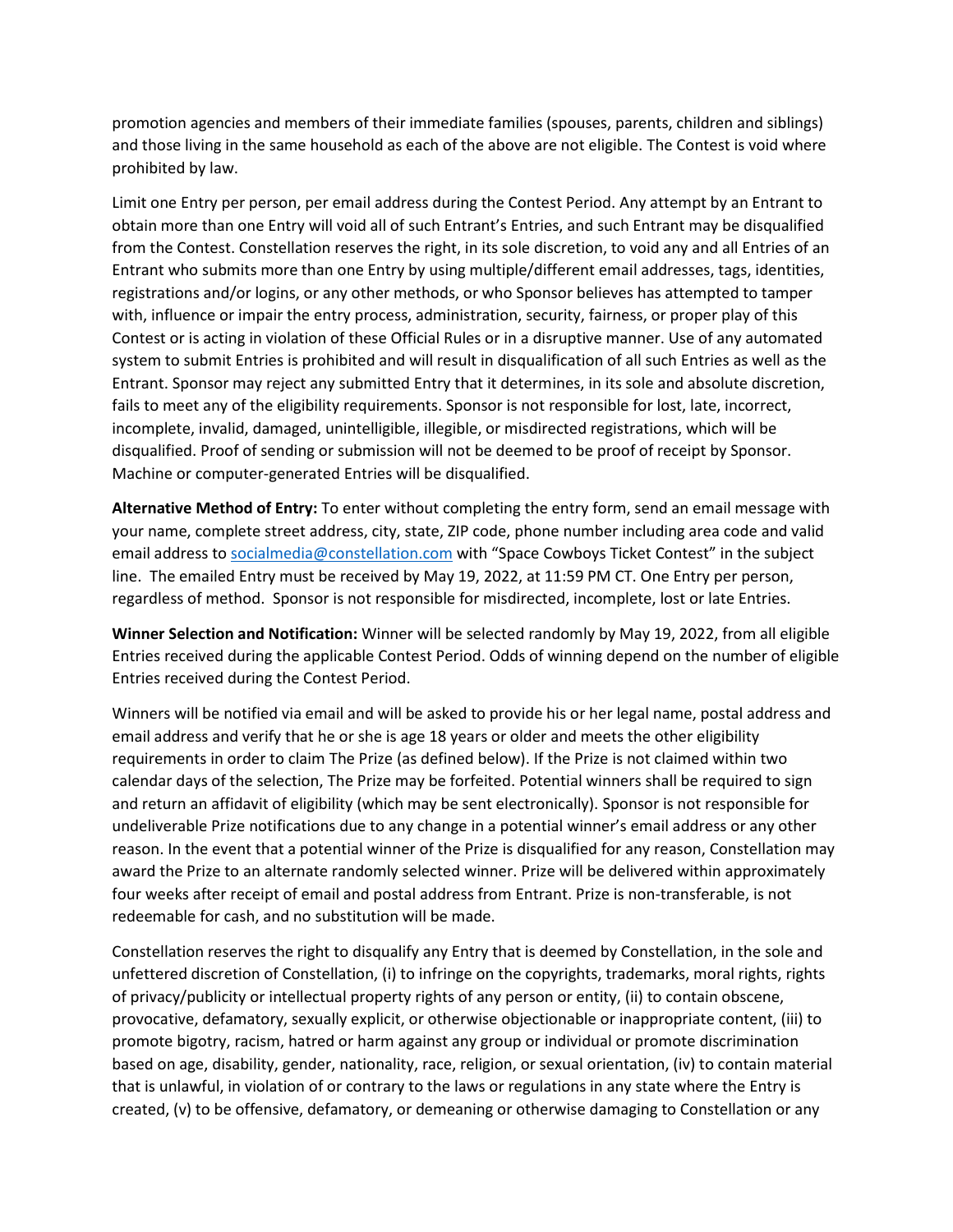other party's reputation or goodwill or otherwise to be inappropriate for use as contemplated by these Official Rules, or (vi) or to violate any of these Official Rules.

Any Prize notification that is undeliverable by the specified deadline, to Constellation, may result in disqualification from the Contest, and the selection of another Entrant as the winner. Constellation is not responsible for and shall not be liable for late, lost, misdirected, or unsuccessful efforts to notify winners.

NONCOMPLIANCE OR RETURN OF PRIZE NOTIFICATION MAY RESULT IN DISQUALIFICATION AND SELECTION OF AN ALTERNATE POTENTIAL WINNER.

**Prizes:** One Prize ("Prize) will be awarded. The Prize includes 6 Dugout Seat tickets to a Space Cowboys game at Constellation Field on May 21. The Winner will be notified via email and asked to provide a valid name, postal address, phone number and email address to collect the Prize.

The approximate retail value for the Prize is \$150. Third-party names and trademarks associated with the Prize are used solely for the purposes of Prize identification. No endorsement, authorization, sponsorship or approval of the trademark owner is intended or implied by such use.

**General Terms and Conditions:** THE CONTEST IS VOID WHERE PROHIBITED. Each Entrant agrees that the Contest shall be subject to and governed by the laws of the State of Texas, excluding conflict of laws rules. Each Entrant agrees that any and all disputes regarding the Contest or arising out of your use of this Contest website shall be resolved exclusively by a state or federal court in Houston, Texas, and you also agree to submit to the jurisdiction of any such court for the purpose of resolving any such dispute. To the extent permitted by law, the right to litigate, to seek injunctive relief or to make any other recourse to judicial or any other procedure in case of disputes or claims resulting from or in connection with the Contest are hereby excluded and each Entrant expressly waives any such rights,

By entering, Entrants also agree (a) to be bound by these Official Rules and (b) that the decisions of Constellation are final and binding with respect to all matters relating to the Contest.

All federal, state and local taxes, fees and surcharges (whether foreign or domestic, and including income, sales, and import taxes) on Prizes are the sole responsibility of the Prize winner.

Constellation reserves the right to disqualify any Entrant who submits an Entry that is not in accordance with these Official Rules or who tampers with the Entry process. Failure by Constellation to enforce any of its rights at any stage does not constitute a waiver of those rights.

**Right to Cancel or Suspend Contest:** Constellation reserves the right, in its sole discretion, to cancel, terminate, modify, extend, or suspend the Contest should (in its sole discretion) computer virus, bugs, non-authorized human intervention, fraud, or other causes beyond its control corrupt or affect the administration, security, fairness, integrity or proper conduct of the Contest. Constellation reserves the right, at its sole discretion, to disqualify any individual it determines to be tampering with the Entry process or the operation of the Contest or the Contest website.

**Winner and Official Rules:** A copy of these Official Rules and the winners may be obtained by sending an email request to socialmedia@constellation.com. Requests for the winners must be received no later than three months following the end of the Contest Period.